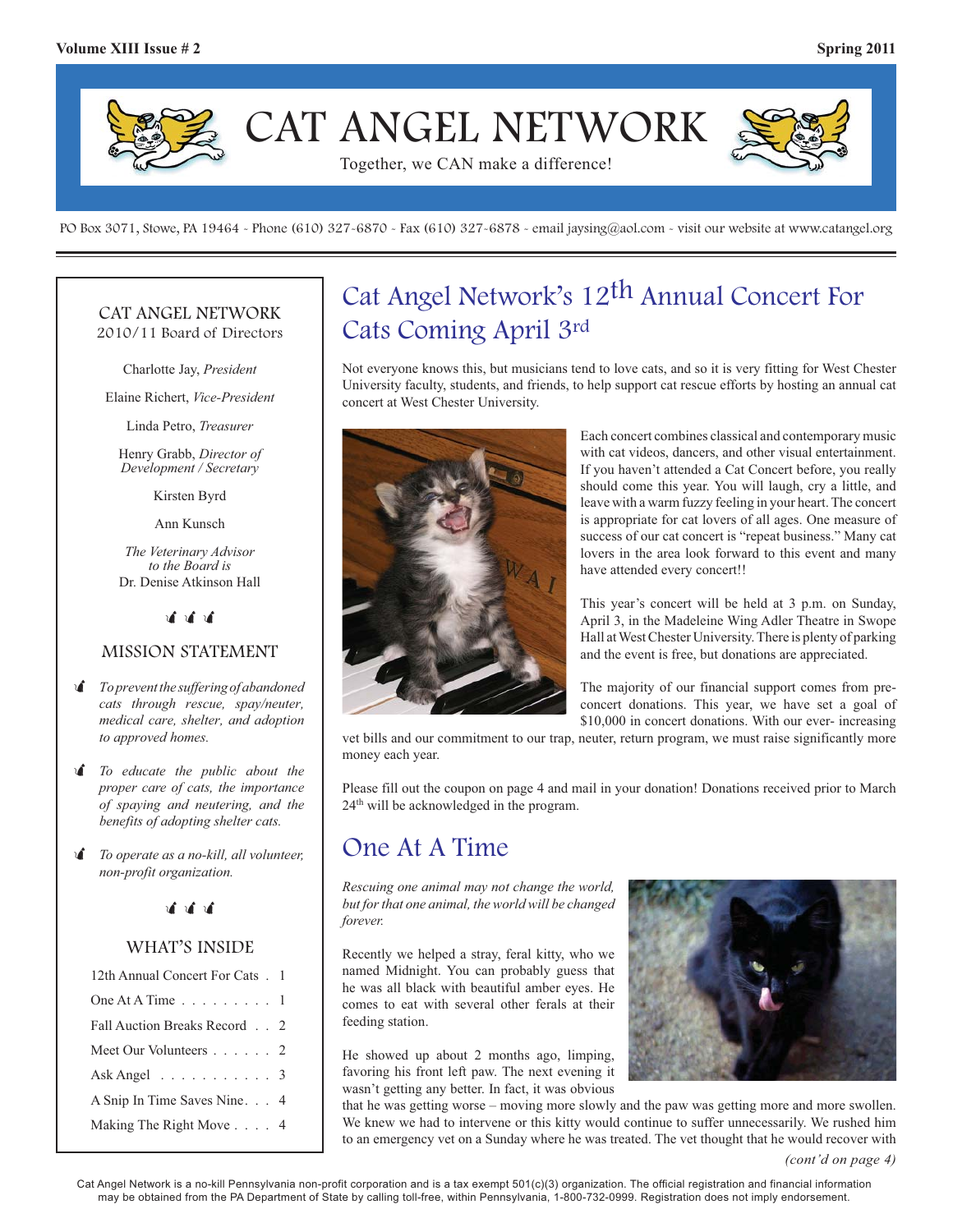## Fall 2010 Auction Breaks Record

Thanks to many hands, our fall auction brought in a record amount of almost \$14,000 for our rescue efforts. Held at the West Chester Senior Center, the event featured a live auction and a silent auction, with the live auction run by Bud and Annette Smith of Smith Auction Company.

Like at any auctions, there were some amazing bargains on many items, with a few key items having several bidders slugging it out for the win.

Each year, we depend heavily on the donations of our friends and area businesses. This is a great time of year to purchase items for next fall's event. Many donators enjoy purchasing items this time of year when the winter sales are going on. It is fun to buy an item at a great sale price and watch it sell for more than your purchase price.

If you are interested in helping with this Fall's auction, please email Henry at catangelpa@aol.com.  $\triangleleft$ 



## Meet Our Volunteers

#### **Barbara Lappano**

In 2002, I adopted my first cat from CAN and very appropriately named her Angel. She is a beautiful medium hair cat and I do consider her my "sweetest" cat. Shortly thereafter I decided to volunteer for Cat Angel and started working at Pet Smart in Downingtown in the summers when I had time off from my teaching job. In 2004, I retired from West Chester University, where I taught dance for 33 years. With retirement I felt I had a little more time to give to volunteering. Over the past few years, my experiences with the organization have been varied. I have cleaned and fed at the adoption center, worked on the weekends at the adoptathons, fostered a few cats (Stan, Juliet, Phantom, and Bella Mia), provided some performers for the Cat Angel Benefit Concert, and organized food for the Art Auction.

After Adopting Angel, the next CAN cat to come into my life was Phantom, originally known as Pumpkin. The day I took him into my home, I went to see Phantom of the Opera at the movies and decided that would be his name since he had a one- sided eye issue. Phantom was born with the herpes virus in his eye and required several surgeries as a result. I made many trips to various vets with him and eventually realized that his imperfect eye was not going to change. But it really did not matter nor was it important, as he is a dear beautiful cat that has blessed my life!

For me volunteering has been both a challenging but yet a very rewarding experience. It has enabled me to make many friends both human and feline! Cat Angel Volunteers are truly a family and some of the volunteers have been helpful in all aspects of my life. Although I tend to still keep busy with my dance career, I try to also give time to volunteering as there will always be a cat out there that needs our help. I presently live in Exton with my four cats – Starr, Gypsy Rose, Angel and Phantom - and one new  $Gypy$  Rose,  $Tmg$ chas

#### **Gail Gosser**

I was first motivated to volunteer with CAN in 2001 as a result of finding a stray mother cat with kittens in my wood pile. I was in a panic and was able to get advice from CAN on how to trap the mother cat complete with the loan of a trap. She was a semi-feral kitty and would be impossible to adopt out so I welcomed her and her son into my home to join the rest of my feline family. While I was aware of the critical cat overpopulation, this experience made a tremendous impression on me.

So I became a volunteer and have been with CAN for about 9 or10 years. In addition to the usual cat care and shelter activities, I assumed the responsibility for the weekly floor cleaning at the shelter (vacuuming and scrubbing) and take great pride in the results.

I work at Montgomery County Community College as a Senior adjunct instructor and have been teaching Fine Arts there since 1975. I graduated from Moore College of Art in 1974 B.F.A and Tyler School of art in 1980. M.F.A. I create my own original art work and enjoy oil painting and have exhibited my art work in regional and national art exhibitions. I also volunteer as a living historian (Victorian costume, et al) at Pennypacker Mills which is a historic site near my home.

Over the years I have been involved in numerous TNR's and each time I thought "I'll never do this again!" BUT it continues to happen over and over again as long as there are poor unfortunate kitties who remain unspayed and unneutered. I must say that I think those TNR experiences have been some of the most meaningful and rewarding things I have ever done in my life. It feels so good and is so rewarding to save lives.

---

#### **NOTICE**

We are no longer accepting ACME Market register tapes as ACME has discontinued this program.

We are currently accepting REDNER Market register tapes. For the tapes to be eligible for redemption, you must use your Redner's "save-a-tape"/gas card at the check out.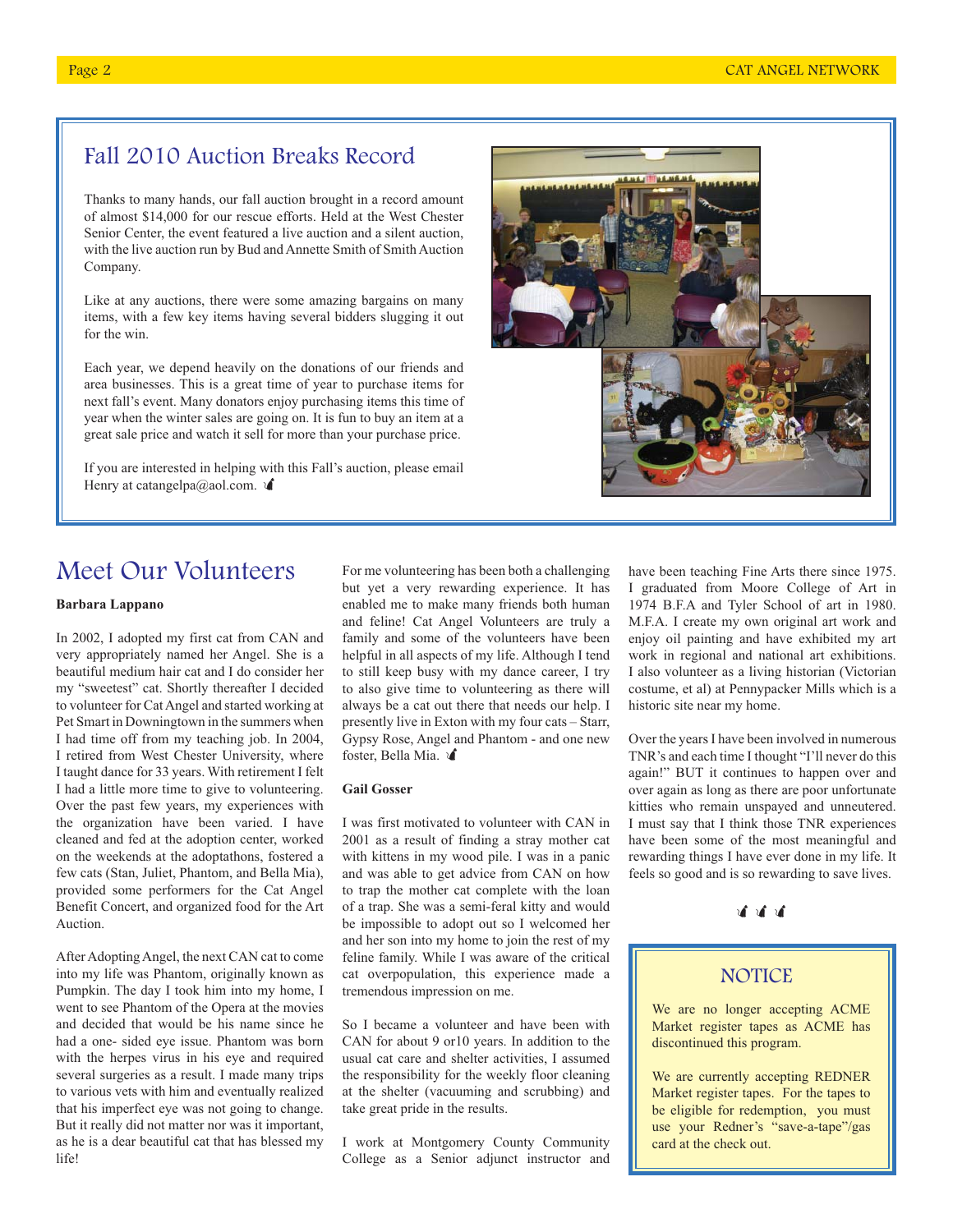# Ask "Angel"



## There's an injured stray outside my house, what can I do?

**QUESTION:** I keep seeing a stray cat outside who appears to be badly injured. I put food out, but I don't know what else to do. He's not touchable, and even if I were able to get him, what would I do with him? He's not my cat, and I'm sure a vet visit would be expensive. He might have to be put down, and that would be so upsetting. Even if he can be treated, who would care for him as he recovers? I feel helpless, but it's so heartbreaking to see the poor thing out there suffering day after day. What can I do?

**ANSWER:** Thanks for caring about this kitty. Your concern is the first step in getting help for this cat, and he CAN be helped! Most people who find themselves in this situation feel overwhelmed. So many obstacles and questions rush into their mind that it seems hopeless for them to make any difference in the suffering of this fellow living creature.



The secret is to make up your mind that you can and will do something, that you refuse to close your eyes to it and do nothing. It's amazing how this resolution alone will give you a feeling of relief. The inner turmoil of indecision will be over, and the positive work of doing what you can, one small step at a time, will begin.

First, make some phone calls to get advice and help. Using email can be effective, but it is ESSENTIAL that you address individuals and avoid mass emails. With those, each person thinks that somebody else is going to take care of it, resulting in no one stepping up to assist you.

The key to getting people to agree to help is to make it clear that you yourself will do what you can, and you're not expecting the person you're asking to "do it all." Start your request with, "I need help in helping an injured cat." This request is almost always irresistible to a

true animal lover who wants to be PART of the effort. There are so many ways, big or small, that each person can help.

Start by calling no-kill rescue groups. Be advised that most SPCA's, Animal Control Agencies, etc., will routinely euthanize, or encourage you to euthanize, any injured cat. You need someone experienced to guide you through the process of doing the best thing possible for the kitty. Perhaps the cat may need to be humanely euthanized at some point, but that is a call that should be made after an exam by a trained veterinarian. Many injuries are not as bad as they first appear and can be set right with a cleaning of the wound and antibiotics.

A no-kill rescue will often be willing to lend you supplies you will need, like a humane trap to catch the cat. A trap is preferred over trying to get the cat into a cat carrier since a cat in pain will be frightened and hard to handle, and can bite or scratch even if it is not a feral cat. It is much safer for you (and for the veterinarian who will sedate the cat) to have the cat in a humane trap.

The choice of a vet is an important decision and one that the no-kill rescue can give you advice about. Considerations are a willingness to discount services for an un-owned cat and flexibility in arrangements for the cat's care and confinement, if necessary. An injured cat sometimes has what is referred to as "a wound of unknown origin." This means that the cat's care will be subject to the individual county's rabies quarantine guidelines.



Each county varies in their strictness, with Montgomery County being the strictest in the area. Under the proper guidance, you will be allowed to quarantine the cat in a secure place IN YOUR HOME. Do not be misled into thinking a cat with a treatable injury must be euthanized to avoid expensive quarantine at a vet's office. Even a cat that has bitten or scratched a person can be

confined at home under close observation.

After-care for a recuperating cat can be done in a large dog cage. No-kill rescues often have these available for loan. People often wonder how they can care for a feral (wild) cat, but a few tips will make the process easier. For example, medications can be crushed into appetizing canned foods. Also, putting a small carrier into the larger dog cage will give the kitty a hide-out, something a feral cat will definitely make use of as you approach to put food into the cage or change litter.



The issue of cost is one that is almost always a concern of good Samaritans who help a stray. Some vets and no-kill rescues have a fund especially for cats such as these. Appeals to friends and family often bring contributions from those who are not able to be hands-on helpers but want to be part of the solution. Letters to the Editor or, better yet, feature stories in your local newspaper that direct sympathetic readers to make donations directly to the cat's vet are an effective way to get the community involved. There are many, many compassionate people who will respond to an appeal for help once their attention has been drawn to the situation and their hearts have been touched.

So I hope you have decided to help that injured stray you saw. You will sleep better tonight, and every night thereafter, knowing you did the right thing. The world is a better place because you are in it because you are doing what you can, which is all any of us can ever do.

**"I am only one; but still I am one. I cannot do everything; but still I can do something; and because I cannot do everything, I will not refuse to do the something that I can do."**

~ Edward Everett Hale